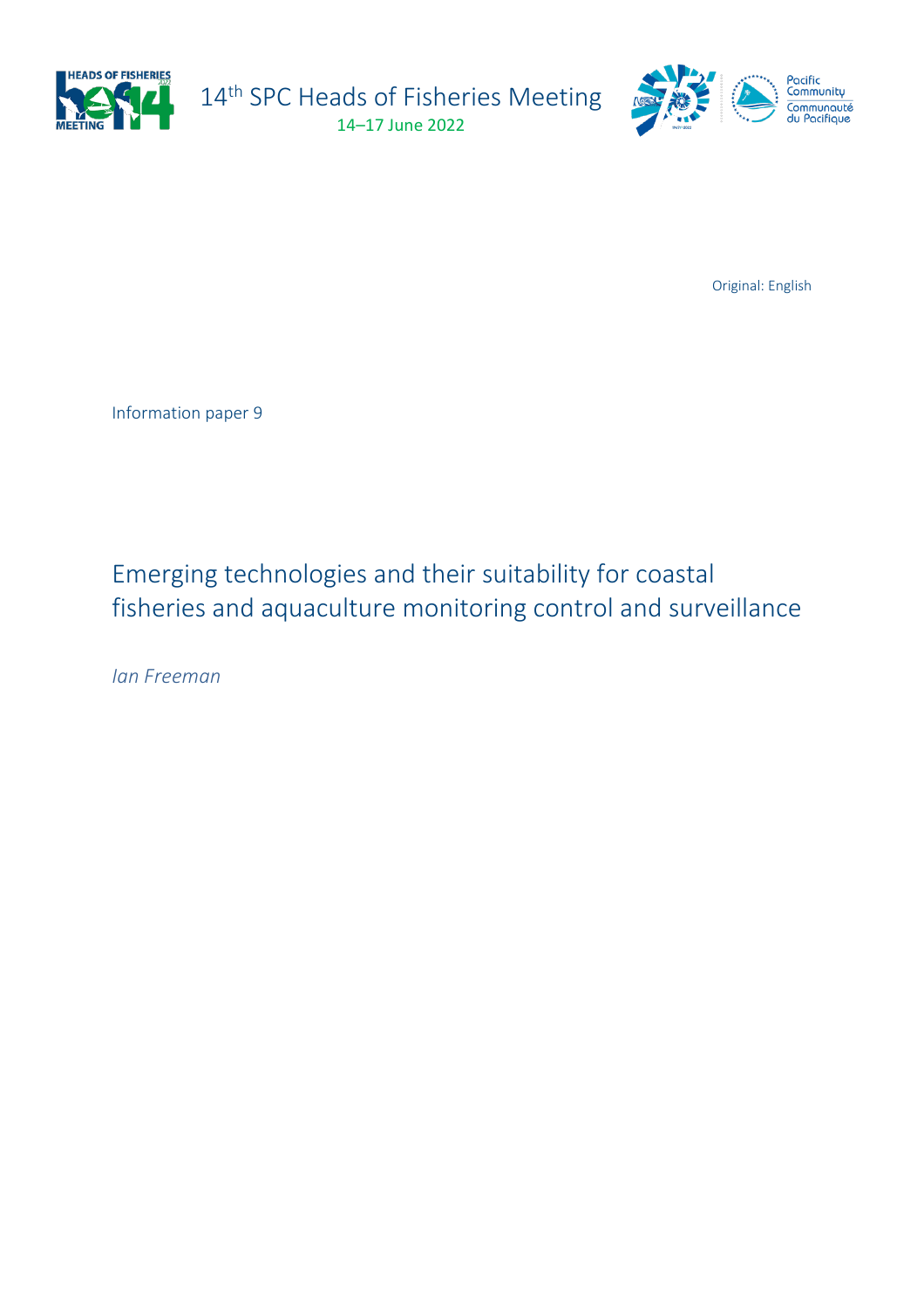

## Introduction

- 1. In 2021, the Pacific Community (SPC) commissioned a study on emerging technologies and their suitability for Coastal Fisheries and Aquaculture Monitoring Control and Surveillance (CFA MCS). The study was in response to SPC members increasing interest in drones, small craft tracking systems, hydrophones and automated cameras to assist with their coastal fisheries MCS operations.
- 2. The proverbial "net" was cast wide for this study to capture as many potential tools and technology as possible. The findings come from an assessment of over 175 tools from over 135 companies around the world. Most of the research was done online using web resources. The consultant had direct consultations via video conferencing with 75 different companies to better understand their offerings for the Pacific context.
- 3. A copy of the report from the study is available on request and can be emailed to those members who express an interest in more information on emerging technologies or wish to undertake a trial with the assistance of SPC.

## Key findings

- 4. Fancy tools and technologies are not a panacea for coastal and aquaculture MCS anywhere in the world, including the Pacific Islands. Effective MCS comes from suitably skilled and resourced Fisheries Officers working with a clear mandate and authority to regulate fisheries rules and regulations. This work is made much easier if the rules and regulations are based on good science, fisheries management and community involvement and awareness. If a good base can be achieved, all the other tools and technologies will be more effective.
- 5. The findings of this report may not apply to every Pacific Island Country and Territory (PICT) in every context. All MCS solutions need to be tailored to the situation on the ground considering resources, capacity and the actual need and circumstances. A number of key findings that are likely to have application in the Pacific Island context are presented below:
	- **Baseline MCS tools and capacity** key equipment for field officers including official uniform and photo identification badges, safety gear such as a first aid kit and protection from the natural elements, a torch, multi tool and smart phone with a good digital camera and access to binoculars, gauges and measuring devices should all be included in the fisheries officers basic MCS kit. Participation in fisheries officer training such as the Certificate IV in Coastal Fisheries and Aquaculture Compliance is encouraged along with specific training in the deployment and use of tools and equipment used to gather evidence of an infringement. Access to awareness raising material and presentations to give to communities on the importance of following rules and regulations is also critical for an officer working in the field.
	- **Vessel tracking** There are several small Vessel monitoring systems (VMS) and solar VMS units on the market now or in development that are targeting smaller artisanal vessels. Costs to purchase the devices has reduced significantly along with the cost of monthly cellular or satellite services that support the VMS. There is a range of features that increase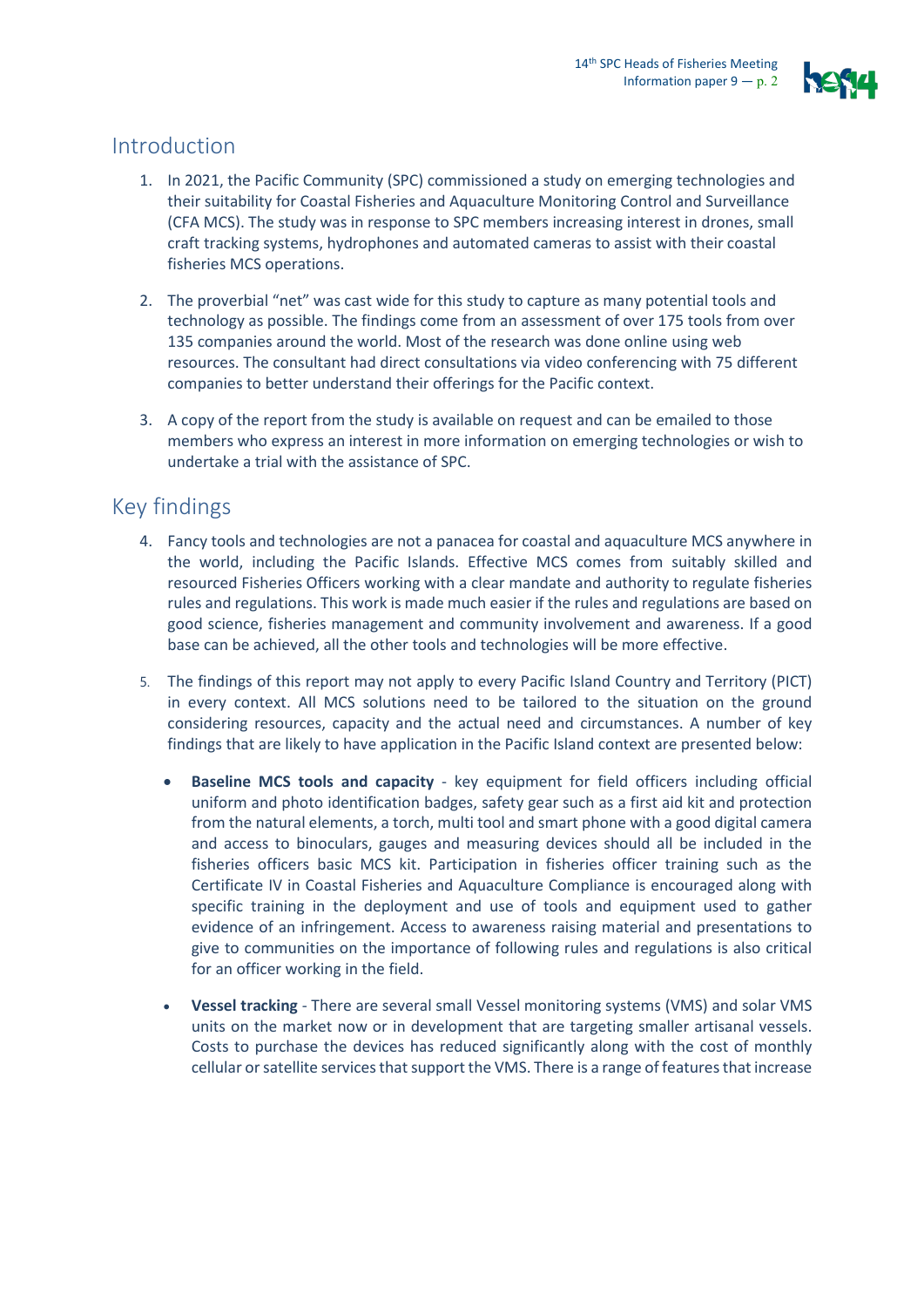

the efficiency of a VMS such as having the ability to send emergency messages to authorities, warning signals that alert a fisher when they are entering closed waters and being able to report catch and effort data via a cell phone or internet connection.  These features can help drive the uptake of VMS amongst fishers.

- **Automatic identification system (AIS)** This technology offers a simple and inexpensive alternative to traditional VMS systems that need cell or satellite access to work. They work on VHF radio signals which required line of sight for functionality and the coastal station or base station is generally located up high to cover the most area at sea. If the base stations<sup>[1](#page-2-0)</sup> can be located around the island areas for maximum coverage and/or vessels can relay signals via each other to a coastal station, there is very little in running costs other than retrieving data from the coastal stations. The benefit of a simple solution for fishers that can alert them of geofences, send distress messages, and send/receive other messages makes this an interesting solution.
- **Shore based monitoring** 
	- o **Active radio frequency identification (RFID**) uses a system of sensors to count vessels as they move to and from port and launch sites. Relatively inexpensive and low-tech way of monitoring vessels.
	- o **Cameras** there are many options to choose from that allow you to monitor vessels movements and detect infringements in closed waters or other illegal activity. Cameras can be miniaturised and fixed in location points where they are unlikely to be detected.
- **Radar/other systems -** The radar-based systems with commercially available components have good potential in the Pacific Islands and are being trialled/used in Hawaii, Palau, American Samoa, and Tuvalu. They may be good solutions for monitoring remote areas such as MPAs as they are multisensory system with radar detection (Furuno), FLIR Infrared (IR), AIS identification, camera, and weather sensors.
- **On water monitoring**
	- o **Unmanned surface vessels (USVs)** may have an application for coastal fisheries monitoring if they can be run in collaboration with other users to defray costs as well as in fleets so that operator costs can be minimized. They have long range capability and are relatively undetectable given their low profiles. Given their significant cost, they would also likely need to be deployed with other air/vessel assets at the same time to get the most benefit of their use.
	- o **Hydrophones** Acoustic sensors could give valuable insights into use patterns in remote areas. Acoustic sensors linked to cameras or other sensors such as auto learning processors can determine if the sounds are vessels, explosives and potentially

<span id="page-2-0"></span> $1$  The AIS coastal or base station is the primary component in an AIS physical shore station, and the most important component in a coastal AIS network. The AIS base station receives and communicates AIS data from all AIS sources (AIS mobile stations, other AIS base stations, AIS aids to navigation units etc.) within the coverage area.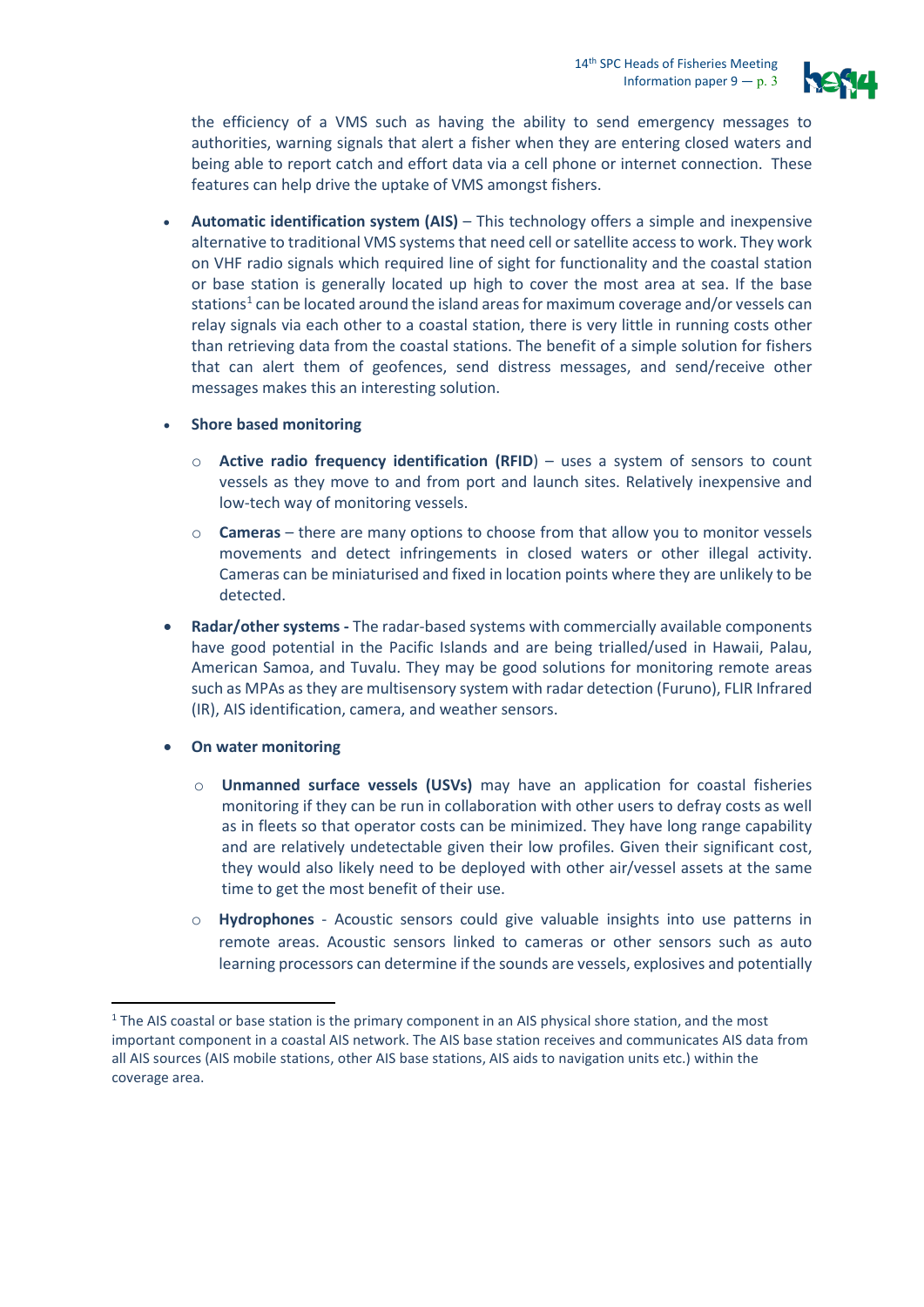

even spearfishing. Fisheries Officers can use this information to get an idea of the amount of usage in a particular area and can even help to determine if there are patterns to this usage. For example, if it can be determined that there is a recurring time/day that the area is being accessed, this can give the Fisheries Officers an opportunity to target when they go there to investigate in person.

- **E reporting solutions –** There are many free and open-source E reporting solutions on the market that essentially all collect catch and effort and location data that is transmitted to a central repository either directly as it is collected or once the collector has internet or cell phone connectivity. There are two approaches to collecting catch data in the coastal areas that have had some success. One is by training either local hires or volunteers to collect data at points of landing. Another approach is by using the fishers to collect data which also gives them more control over the data for their own use.
- **Fisheries officer field work solutions –** two complementary and linked systems Earth Ranger and SMART, were identified that were initially developed to support rangers working in Africa. They are both free and open source. They have since expanded their scope to support coastal Fisheries Officers, particularly in managing marine protected areas. These have very good potential as a tool for coastal fisheries management in the Pacific. The key potential benefits are that they can work as a quasi-intelligence solution over time and help managers better target tasking of Fisheries Officers.
- **Community engagement solutions –** there are several software packages used extensively elsewhere in the world that offer easy to use monitoring solutions that can be undertaken by communities. The range of these solutions is only limited by one's imagination and the complexity of the system being monitored. ODK Cloud is one such data collection system and is used across a multitude of fields by organizations like CSIRO, WHO, and Red Cross.
- **Traceability solutions –** a significant number of traceability solutions exist that can track fish and invertebrates from initial capture right through to the end purchases (also known as bait to plate). These are currently used in the offshore tuna fishery to verify that tuna have been caught from sustainable fisheries. These have good potential for use in coastal fisheries as they can also be used for MCS purposes.
- 6. The emerging technology report also details other monitoring solutions that don't necessarily have MCS&E implications but may have value in other areas of coastal fishery's management. These include:
	- remote water quality monitoring,
	- oceanography, and
	- sonar fish aggregating device buoys.

## Field trials

7. Many of the emerging technologies are yet to be proven in the coastal fisheries space and most will work best as part of an integrated package to address MCS issues in coastal waters,